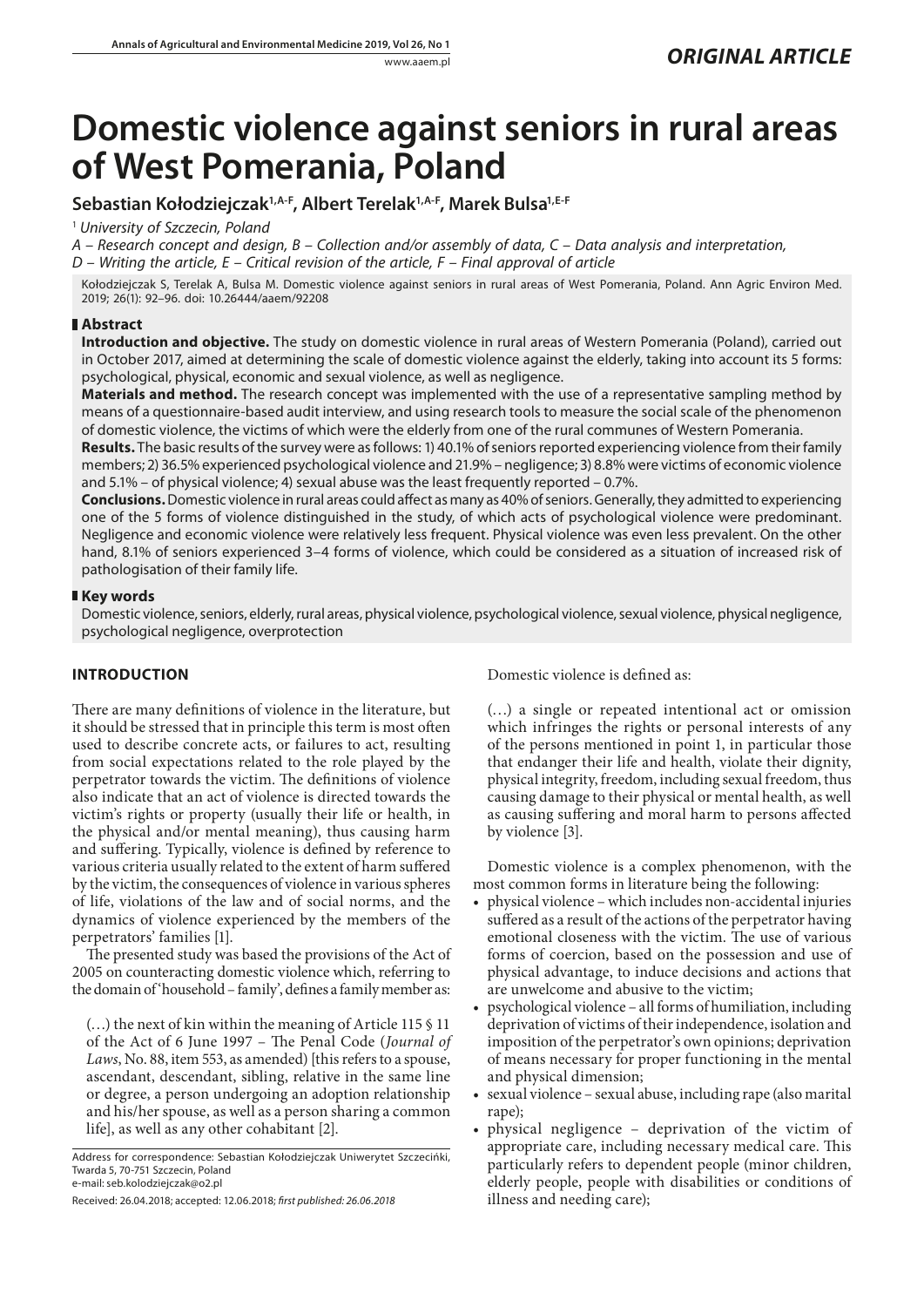- psychological negligence various forms of emotional rejection, emotional coolness, indifference, avoidance of showing positive feelings, disregard for the victim's psychological and emotional needs;
- overprotection actions taken by the perpetrator aimed at limiting the proper development of the victim through the use of various forms of excessive control and care. Such actions may lead to impairment of proper psychophysical development and lead to mental and physical harm to the victim [4].

In the presented study, the following forms of domestic violence were subjected to operationalisation: mental violence, physical violence, economic violence, sexual violence and negligence, i.e. harmfully leading to the non-performance of an obligation resulting from the social role performed by the perpetrator towards the victim. At the stage of research reconnaissance, in Individual In-depth Interviews, several dozen formulations were described on the subject of acts of domestic violence, understood as indicators of the phenomenon. Next, using the Focus Group Interview technique, a set of those which are characterized by the highest accuracy and placed on a scale in an ascending order was selected. In this way, 16 indicators accepted for the study was obtained, the empirical validity and reliability of which were verified in 3 pilot studies.

#### **OBJECTIVE**

The research was aimed at determining the scale of domestic violence against seniors in one of the rural communities of Western Pomerania, with reference to 5 forms of domestic violence (mental, physical, negligence, economic and sexual). The questionnaire was developed to measure the scale of particular forms of domestic violence in 3 dimensions of respondents' social lives: 1) in their own personal experience (when they experienced abuse from relatives); 2) in their observations and indirect experience (when one of their family members suffered abuse from relatives).

Adopting such a spectrum of perception led to 2 types of insight:

- 1) knowledge of an in-depth nature relating not only to the extent of domestic violence against children and young people, but also to the complexity of the problem of domestic violence;
- 2)knowledge of a cumulative nature resulting from the fact that the declarations of respondents in surveys on harm suffered by members of their families from other household members or close or distant relatives, broaden the picture of the scale of domestic violence in the area covered by the research.

The current study focuses on the research findings concerning the personal experiences of seniors, and falls mainly within the scope of the so-called descriptive goal [5] of empirical research, which is a *sine qua non* condition for the diagnosis of the phenomenon being examined.

#### **MATERIALS AND METHOD**

The research concept was implemented with the use of a representative sampling method by means of a questionnairebased audit interview, and using research tools to measure the social scale of the phenomenon of domestic violence, the victims of which are senior citizens. The survey was conducted on a sample of 137 elderly people (represented in the survey by those residents of the area who were active in rural day centres, mainly in seniors' clubs), which accounts for 10.8% of all senior population living in local society. 85.4% of the sample were women, and average age of respondents – 64.4 years. All levels of education were represented in the realized sample: primary – 28.5%, secondary –  $61.3\%$  and higher –  $3.6\%$ ).

Respondents to the study were asked to indicate whether and how often they had experienced specific examples of domestic violence in the 6 months preceding the study and, if so, further in the past.

#### **RESULTS**

The results of the study show that a total of 40.1% of the seniors who participated in the study experienced domestic violence. The majority experienced a single form of violence (19%), and the percentage of interviewees declaring to be victims of more than one form of violence gradually decreased. There was not a single case of a person having experienced all 5 forms of violence at the same time. Assuming that the presence of at least 3 types of domestic violence indicated that there was an atmosphere of accumulated violence within the family, a conclusion can be drawn that 8.1% of the respondents were affected by domestic violence.

Of the more than 40% of senior citizens in the area who reported having experienced domestic violence, this figure of more than 8% may be regarded as a category requiring particular attention from the institutionalised social control (such as the Interdisciplinary Panel for the Prevention of Family Violence) [6]. The coexistence in the family environment of 3 or more forms of violence against seniors should be treated as a situation of a specific accumulation of conditions conducive to the pathologisation of family life, that is a threat to the health or even to the life of not only those victims of violence, but also of other members of their families.

The structure of the sample of the seniors experiencing one or more forms of domestic violence is presented in the chart below.



**Figure 1.** Number of forms of domestic violence experienced by seniors. Data expressed in %;  $n = 137 = 100%$ *Source:* own survey

A more comprehensive perspective on the structure of the scale of domestic violence against seniors is provided by the chart below. The chart shows the experience of particular forms of domestic violence by their number.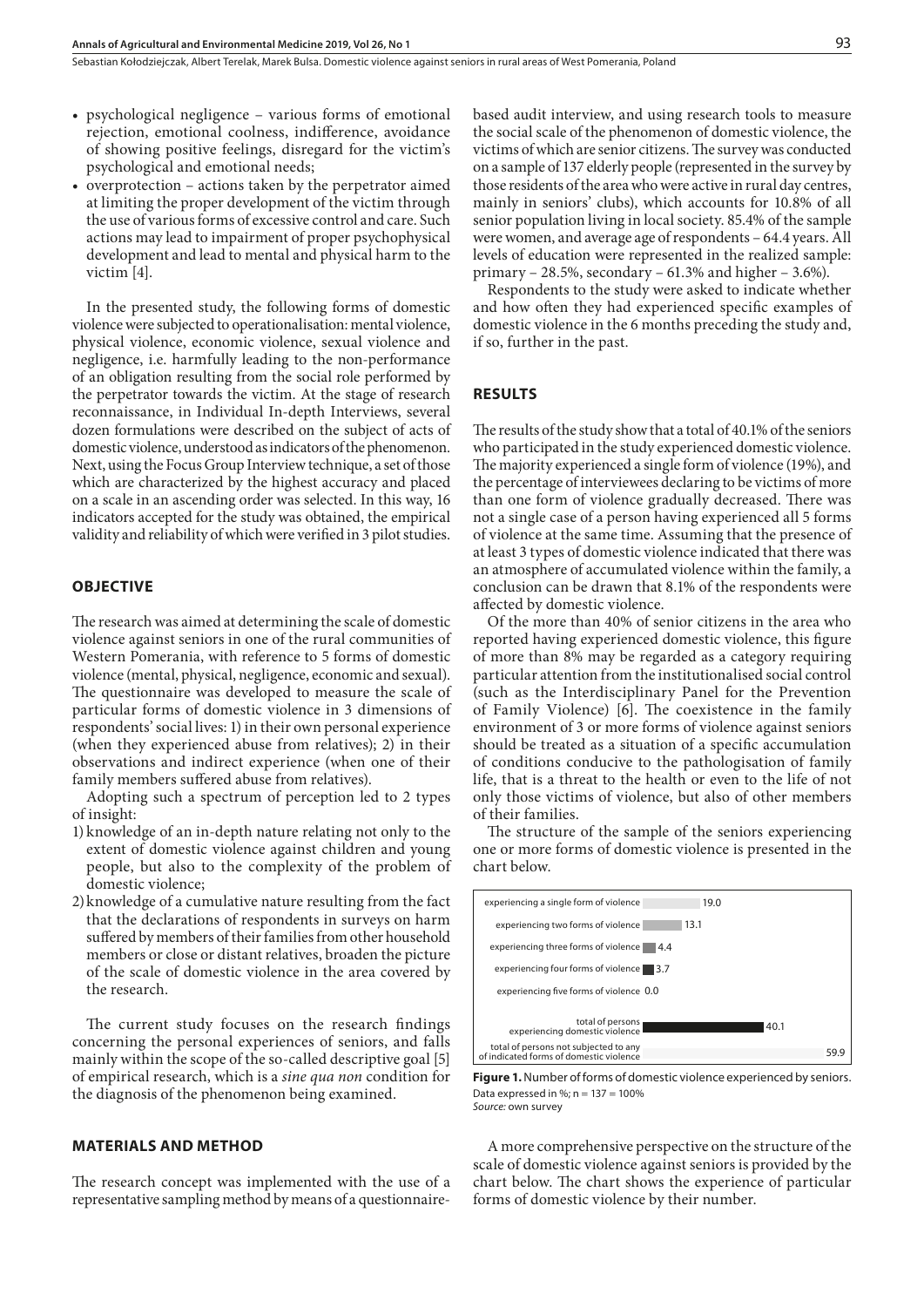#### **Annals of Agricultural and Environmental Medicine 2019, Vol 26, No 1**

Sebastian Kołodziejczak, Albert Terelak, Marek Bulsa, Domestic violence against seniors in rural areas of West Pomerania, Poland



**Figure 2.** Scale of 5 forms of domestic violence experienced by senior citizens. Data expressed in %;  $n = 137 = 100%$ *Source:* own survey

As reported by participants in the survey, the most frequent was psychological violence experienced by more than one in 3 senior citizens (36.5%). Mainly mentioned was being blamed for even small defeats/failures. Repeated blaming by another family member for their own failures, at least once in the last 6 months was experienced by 24.1% of the respondents. At the same time, 67.9% never experienced such a situation, and 8% admitted that such situations had not occurred recently, although they had taken place earlier than in the last 6 months. Every fifth respondent (20.4%) admitted that they had experienced (at different intervals) harmful criticism in their home environment over the past 6 months. For 15.3% of the participants, it was a multiple experience over that period, and 5.1% of the respondents experienced such criticism once. It is also worth noting that 6.6% of the respondents declared to have been victims of unfair criticism earlier than in the 6 months preceding the survey. Submission induced by shouting was experienced by a total of 11.68%, with 8.3% admitting that it took place within the last 6 months. 19% of the respondents experienced insults and vulgar remarks addressed to them by a family members at least once in the previous 6 months. 3.7% had been victims of that type of behaviour earlier. The least frequent acts of domestic psychological violence were those involving humiliation, persistent mocking or ridicule of the elderly. 81.8% of respondents never experienced such behaviour from their close relatives. However, a total of 6.6% of the survey participants experienced that at least once in the preceding 6 months.

The second most common form of violence experienced by seniors in the home environment was negligence which affected more than one in 5 interviewees (21.9%). The most common type of negligent behaviour acknowledged by elderly people was ignoring their well-being/health, or negligence in providing care when ill. In the 6 months before the survey this was the experience of fewer than one in 10 respondents (10.22%), and almost 3% admitted that they had been subject of similar abuse previously. The second most frequent indicator was disinterest in problems and/or ignoring the respondent's feelings/depreciating emotions experienced by 7.3% of the respondents in their home environments. Additionally, 4.38% had experienced such treatment earlier than in the preceding 6 months. 3.65% of the survey participants reported that family members did not provide them with the necessary medical assistance when they needed it.

8.8% of the survey participants declared that they were victims of economic violence. In the 6 months preceding the survey, 3.65% of seniors experienced excessive, persistent control over their expenses by other household members.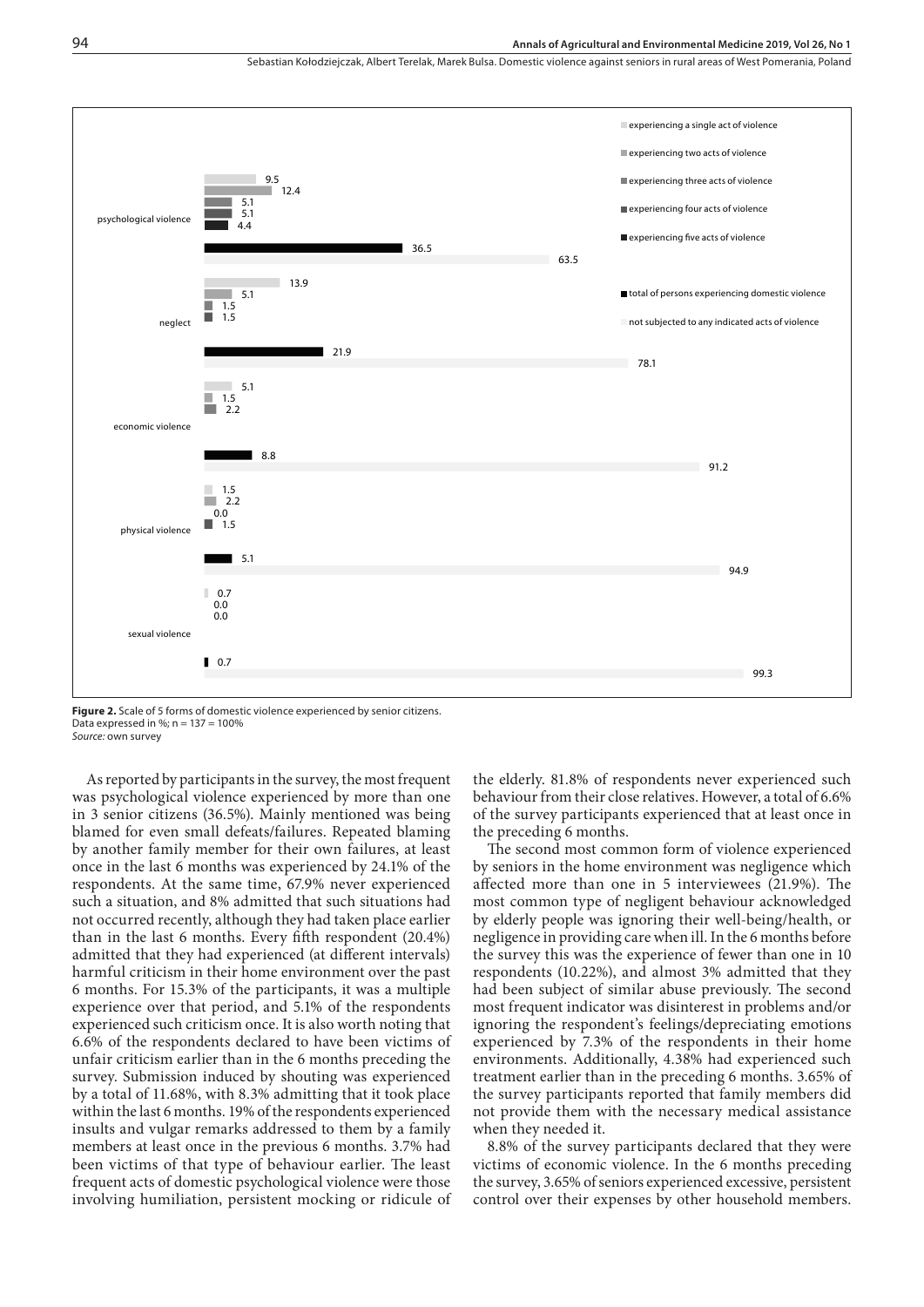Moreover, 1.46% declared that such situations had occurred before. 2.92% of the respondents admitted to have been forced to hand over their money. Relatively often, domestic economic violence against the elderly took the form of a refusal to provide for their satisfiable needs. A total of 5.11% of the interviewees had experienced such a situation in the preceding 6 months, and one person admitted that they had experienced such an abuse earlier.

Individual experience of physical domestic violence was reported by survey participants significantly less frequently than domestic negligence and domestic psychological and economic violence. A total of 5.1% of senior citizens admitted to experiencing it. The most common acts of domestic physical violence against seniors included nudging or pushing, etc., e.g. forced to hurry. This behaviour was experienced by 2.19% of the respondents in the 6 months preceding the survey, and the same number of respondents admitted that such situations had not occurred recently, but earlier. Two interviewees (1.46%) experienced being beaten with a tool that had not left any visible and permanent traces on their body, and one person (0.73%) had experienced it earlier. Physical abuse resulting in visible bruises or wounds during the previous 6 months was acknowledged by 2 people (1.46%), and one (0.73%) admitted to experiencing a similar assault earlier. Acts of domestic physical violence in a form of beating, or a few hand slapss and/or kicks, etc., were experienced by 2 people (1.46%) over the past 2 quarters, and 2 others revealed that they had been victims to this type of abuse before.

One of the forms of domestic violence most difficult to identify is sexual abuse. As far as such acts in a domestic environment directed against seniors in the area under study are concerned, the collected empirical evidence revealed a minor scale of this type of violence. Only one person revealed that once in the preceding 6 months she had been the victim of verbal sexual harassment by her husband.

Another important perspective in described research is the issue of the relationship between the gender of seniors and the forms of domestic violence experienced by them. The research showed a significant disproportion in the number of respondents due to their gender, which made it impossible to estimate a statistically significant relationship between gender and forms of domestic violence. Another context of this issue revealed respondents' indications on members of their families experiencing domestic violence. They show that victims are more often women than men, and in the case of psychological violence, this advantage is more than 2-fold (women who experience domestic violence indicated a total of 21.5% of participants, men – 10.7%). However, this issue requires further, in-depth studies.

### **DISCUSSION**

Researchers' interest in violence against the elderly, including domestic violence, dates back at least to the 1980s when the US National Committee for the Prevention of Elder Abuse was established. The World Report on Violence and Health [10], prepared in 2002 by the World Health Organisation, contained a whole chapter focusing on the problem of violence and abuse against the elderly, which contributed to publicising the problem and initiating research in many countries. The research projects resulted in a number of findings concerning the scale of the problem, stating that it concerns from 4% to just over 20% of people over the age of 60 [6]. In Poland, the issue of domestic violence against seniors has so far been the subject of a relatively small number of studies. It should be emphasized that there is a lack of, above all, in-depth analyses and a detailed description of the characteristics of the phenomenon [14]. The results of research conducted in 2009 and 2015 by the Polish Academy of Sciences on representative nationwide samples of people aged 18 and over show that, depending on the form of violence, a maximum of one in 5 respondents reported cases of domestic violence against seniors. The 2015 survey most frequently reported cases of psychological violence – 20.5% observed outside the respondent's own family and 7.5% in the respondent's family as well as economic violence – 19.7% outside the family and 8.3% in the respondent's family. Cases of domestic physical violence against elderly people were reported less frequently – 13.9% outside the respondent's family and 5.8% within the family, while sexual violence outside the family was experienced by 3.1% of respondents and in 2.4% of cases – within the respondent's family. The category of 'negligence' was not specified in these studies [7]. In contrast, in the presented study, it is an important form of violence due to the fact that it is identified as a component of discrimination on the basis of age (ageism), which is a research trend that provides a significant perspective on the phenomenon of domestic violence as a whole [11, 12, 13].

The findings concerning the distribution of forms and the incidence of experience of domestic violence resulting from the present survey conducted among senior citizens of rural areas of West Pomerania, show that domestic violence probably affects 40.1% of elderly people, with the highest incidence of psychological violence (36.5%) and negligence (21.9%), which is several times higher than in the case of economic (8.8%) and physical (5.1%) violence. It is clear from the study that psychological violence, negligence and economic violence are prevalent, while physical abuse and sexual abuse are less frequent.

It seems justified to carry out the research in the isolated categories of respondents, because the cross-sectional research, even if carried on large samples (representative for the whole population) may distort the vision of the problem. Results of surveys conducted simultaneously among schoolchildren from the same rural areas (on the sample of 380 respondents, constituting 46.7% of the population of schoolchildren and adolescents aged over 10 in the area of research) showed that, similar to seniors, psychological violence was the most common (42.4%), followed by negligence (21.1%). In contrast to seniors, physical violence in young interviewees' families was more frequent (17.1%) than economic violence (17.1%) [8].

#### **CONCLUSIONS**

- 40.1% of the population of seniors from the rural area covered by the survey experienced some form of violence in their domestic environment;
- • 8.1% of seniors experienced 3–4 forms of violence, which could be considered as a situation of increased risk of pathologisation of their family life;
- the most common form of violence was psychological violence, reported by 36.5% of the respondents;